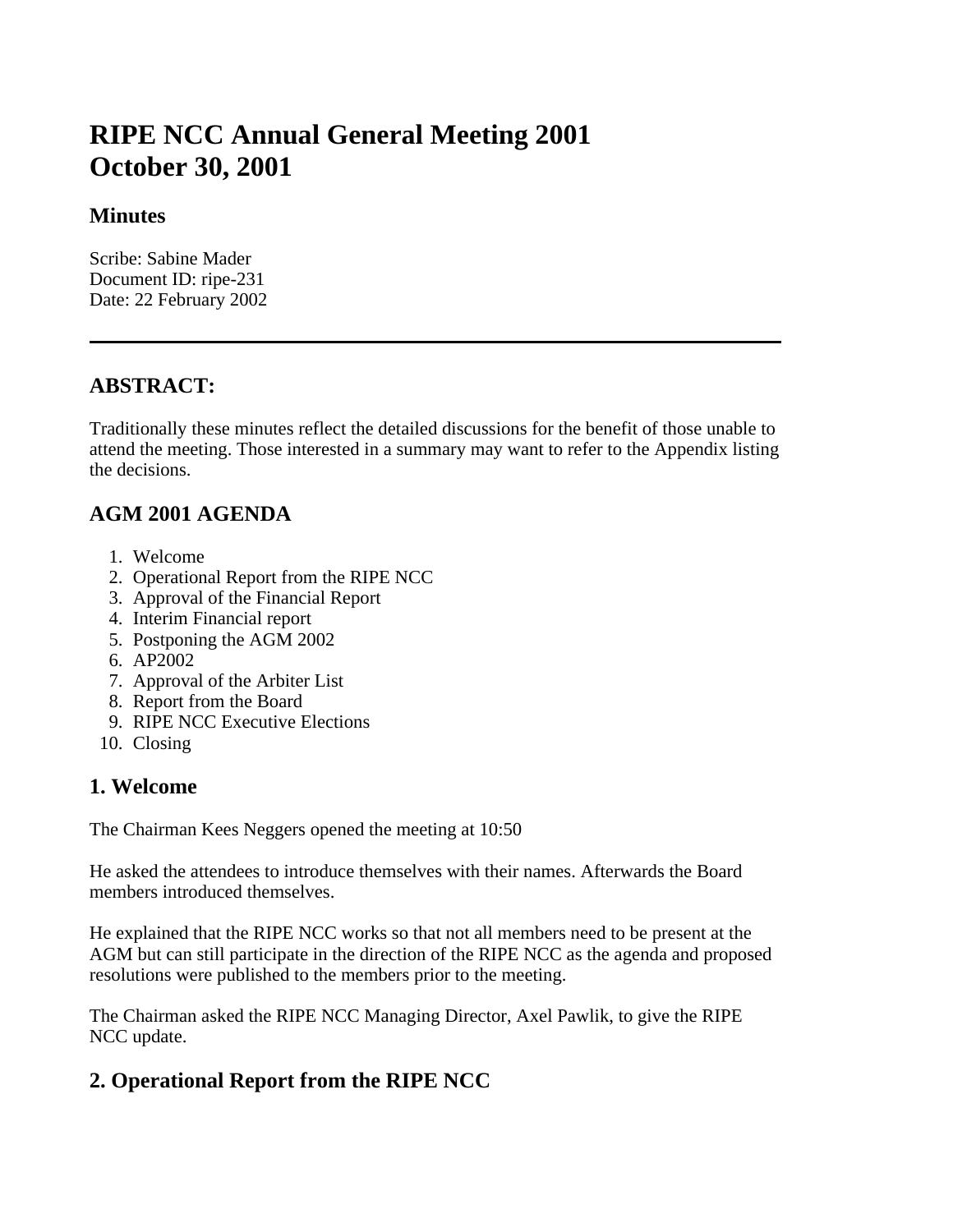Axel Pawlik presented the status report from the RIPE NCC.

For details about his presentation please see:

http://www.ripe.net/ripencc/about/agm/agm2001/presentations/index.html

Questions: - Frode Greisen asked why DNSsec is not deployable at this time.

A: Main hindrance are complexities of distributed key management.

Lajos Balint commented about the membership of RIPE NCC with ISOC. This was not mentioned in the presentation. He was happy that the RIPE NCC has the platinum membership.

Wilfried Woeber asked whether all the RIRs have the same problem with signing the ICANN contract or whether it was only a RIPE NCC problem.

A: The RIRs are together in their hesitance to sign a contract. They all want to get it right together.

Lajos Balint asked why APNIC has such a high rate of IPv6 allocations.

A: New applications have pushed Japan to make more use of IPv6 address space. China says that they have more people than IPv4 can accommodate and Europe has 3G mobile services that will need IPv6 space. Hence you see more activity than in the US.

### **3. Approval of the Financial Report**

The Chairman reported that the Financial report was made available to all. He commented that the RIPE NCC was in a good financial standing and that the accounting was running very well.

He mentioned that the RIPE NCC made a large surplus last year. He does not think that surplus is bad and mentioned that an agreement was made with the Dutch authorities that allows to keep 3 times the annual turnover of the RIPE NCC and not be taxed on the capital. These reserves belong to the members and are managed by the RIPE NCC clearing house.

He asked if there were any questions regarding the report. No questions were asked and he asked if the attendees could approve the financials.

- The formal resolution: "The general meeting adopts the 2000 Audited Financial Report of the RIPE NCC." It was unanimously accepted with no objects and no abstentions.

### **4. Interim Financial report**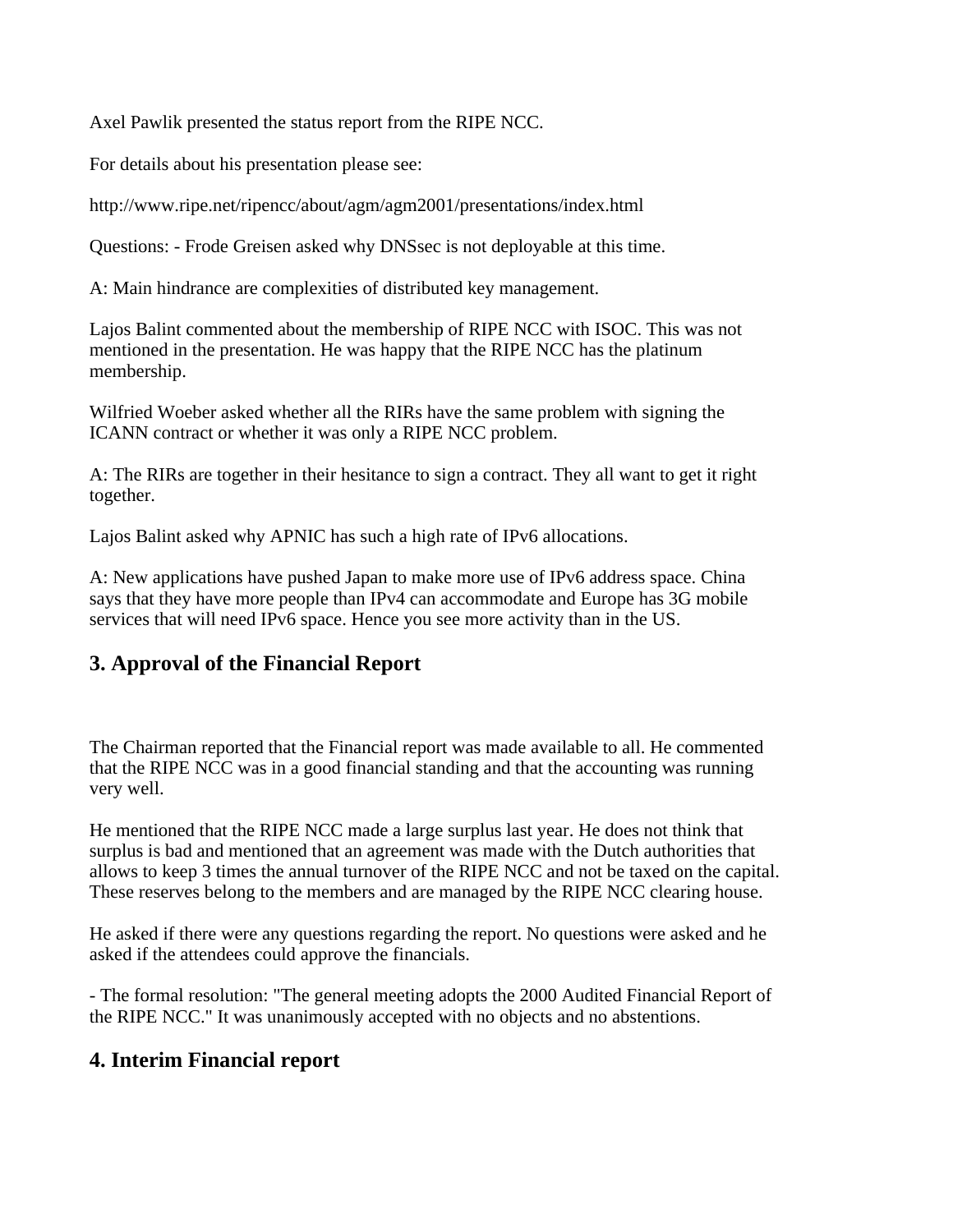Kees Neggers presented the participants the current financial standing of the RIPE NCC. Profit and Loss statements were shown.

He confirmed that the financial administration at the RIPE NCC is in good shape, managed appropriately and provides up-to-date figures.

In preparing the 2002 financials the management was slightly less conservative in their budgeting, as requested by members at the previous AGM.

There were no questions regarding the interim financial figures.

### **5. Postponing the AGM 2002**

Approval of the financial report does not justify holding a meeting in itself and Kees Neggers proposed to postpone the AGM 2002 meeting.

-The formal resolution:

"As no special circumstances are foreseen the general meeting proposes to extend the period to approve the audited financial statements 2002 as stated in article 14.2 of the RIPE NCC Articles of Association to 30 October 2002. The board shall send the audited financial statements to the members upon receipt of the auditors final report and audited financial statements".

All in favour , no objections.

### **6. AP2002**

 Axel Pawlik provided a presentation to propose the AP 2002 activity plan. He outlined the activities the RIPE NCC will continue to undertake and the new activities planned for 2002.

The budget for the 2002 operating year was proposed to the participants.

Axel mentioned that the budget was based on estimated 1.25 new members per day. The charging scheme was proposed and represented a decrease in the fees for all member categories. This represents a decrease in the fees for the last 4 years. The sign up fee remains stable.

For details about his presentation please see:

http://www.ripe.net/ripencc/about/agm/agm2001/presentations/index.html

#### **Questions:**

Alain Bidron: Do we see that ENUM will become a separate activity in the NCC budget?

A: For the current year we have a contingency for unforeseen activities (5% of the budget).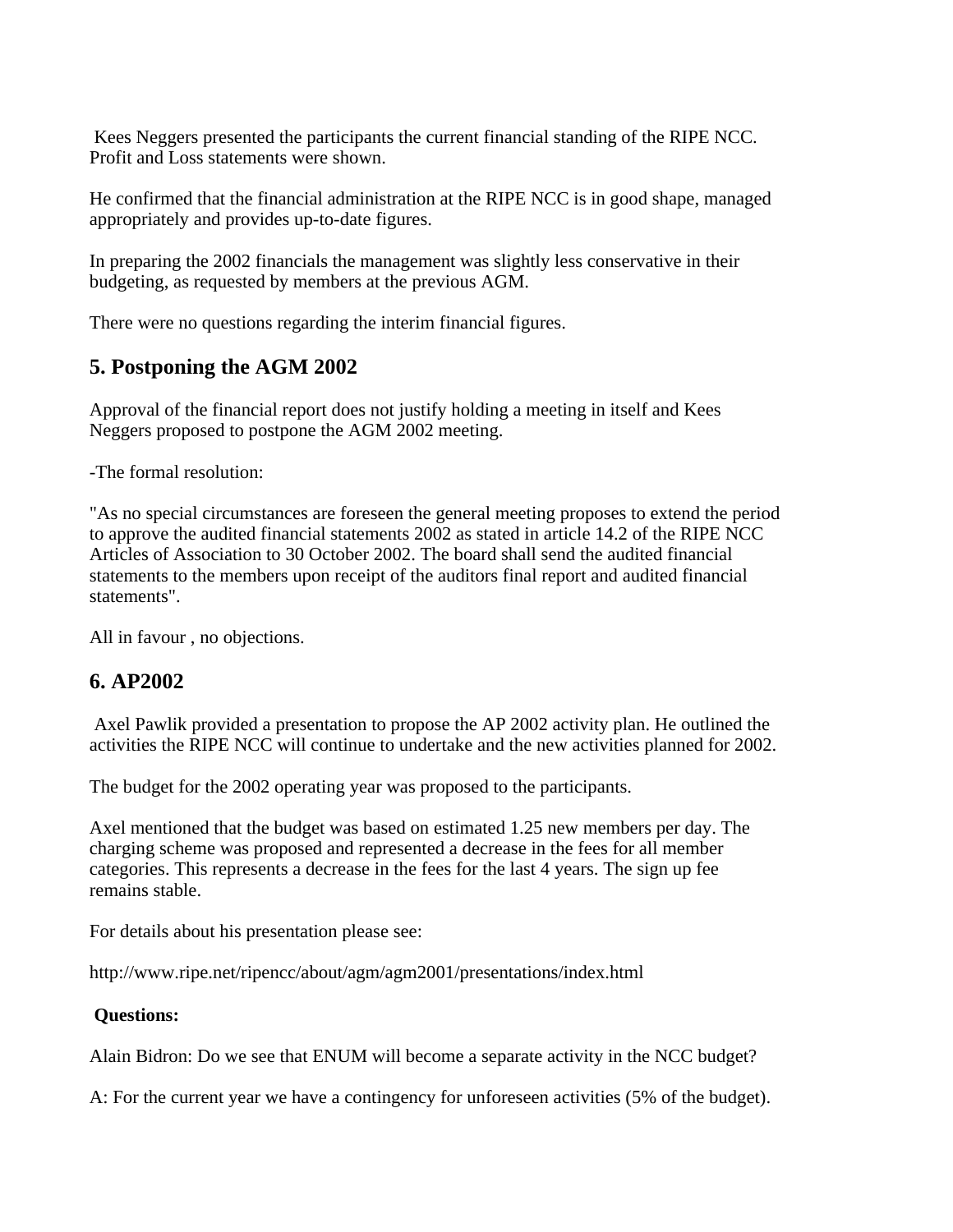We have not seen the need to make this a separate budget line for 2002, due to the low associated workload..

Lajos Balint: He would like to see that the presentation of the AP doc looks at the history of a few years back for comparative purposes.

Wim Vink: Disagrees with this as we should look into the future.

Kees Neggers: Commented that to a certain degree this is done and that the figures are shown from the previous years.

When the AP for the upcoming year is developed only the figures of the first months are available. All historical data is available and will be processed in producing the budget for the following year.

Lajos Balint: Asked why the special reserve is already distributed among the activity areas. He thinks that if there is nothing that is foreseen than why does this not just remain in the budget as a separate budget line.

A: Axel Pawlik said that we cannot approach the members for more funds and as there are unforeseen activities that may affect all activity areas and therefore is simply distributed amongst all.

-The formal resolution:

"The general meeting adopts the RIPE NCC Activities, Expenditure and Charging Scheme 2002" The AP2002 was unanimously accepted.

# **7. Approval of the Arbiter List**

Comment Wim Vink: Daniele Bovio is on the list of arbiters. This clashes with his nomination as a board member.

A: No board members are to be on the committee.

Axel Pawlik explained that he collected volunteers early this year. Should Daniele Bovio be elected as a board member he will be removed from the Arbiter list automatically. Of course it is very much appreciated that more arbiters candidates will be found.

-The formal resolution:

"The general meeting approves the list of arbiters as follows:

Daniele Bovio AOL Carsten Schiefner Board Member DE-NIC, Primus DE David Kessens IPv6 WG Chair, Nokia Kurt Kayser MBone WG Chair, self employed Keith Godber Test Traffic Chair, Energis Wilfried Woeber Database WG Chair, Vienna University Keith Mitchell former NCC Chair, ExchangePoint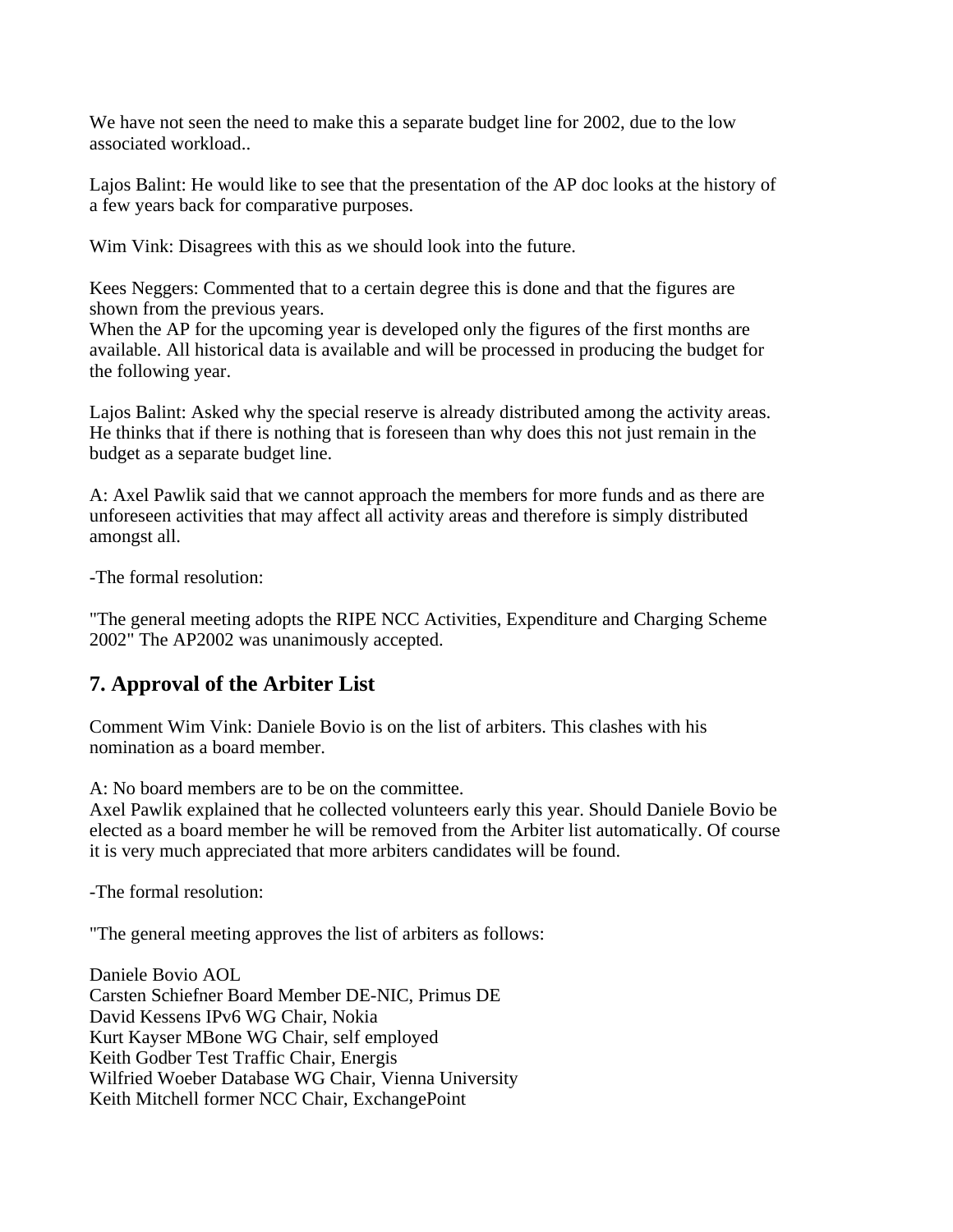16 accepted 2 abstentions - Wilfried Woeber & Daniele Bovio

List of Arbiters was accepted.

# **8. Report from the Board**

Kees Neggers provided an update of the activities of the Executive Board.

ICANN/ASO -We are continuing our efforts on working on the RIR contracts

Outlook 2001/2002 -Continuing support for ICANN -Finalising ICANN contract -Rob Blokzijl's term on ICANN board will expire

Rob Blokzijl is seriously considering to stand again for re-election. The board of directors will be elected by the Address Council.

For details about this presentation please see:

http://www.ripe.net/ripencc/about/agm/agm2001/presentations/index.html

Questions: Wim Vink: stated that having the right representation on the ICANN Board is important . He also mentioned that lobbying for international organisation is crucial. Axel Pawlik: assured that the RIPE NCC was active in these areas both in our region and together with the other RIRs. He will together with Mirjam Kuehne represent the interests of RIPE NCC to international organisations.

### **9. RIPE NCC Executive Elections**

Kees Neggers stated that two Board members' terms expire. Wim Vink and Mike Norris will not stand again for election.

3 nominees were presented and asked to stand and present themselves:

Alex Bligh, XO Communications Daniele Bovio, AOL Europe Janos Zsako, BANKNET

All three nominees presented themselves to the participants.

The voting procedure was explained and two neutral non -members were asked to count the votes.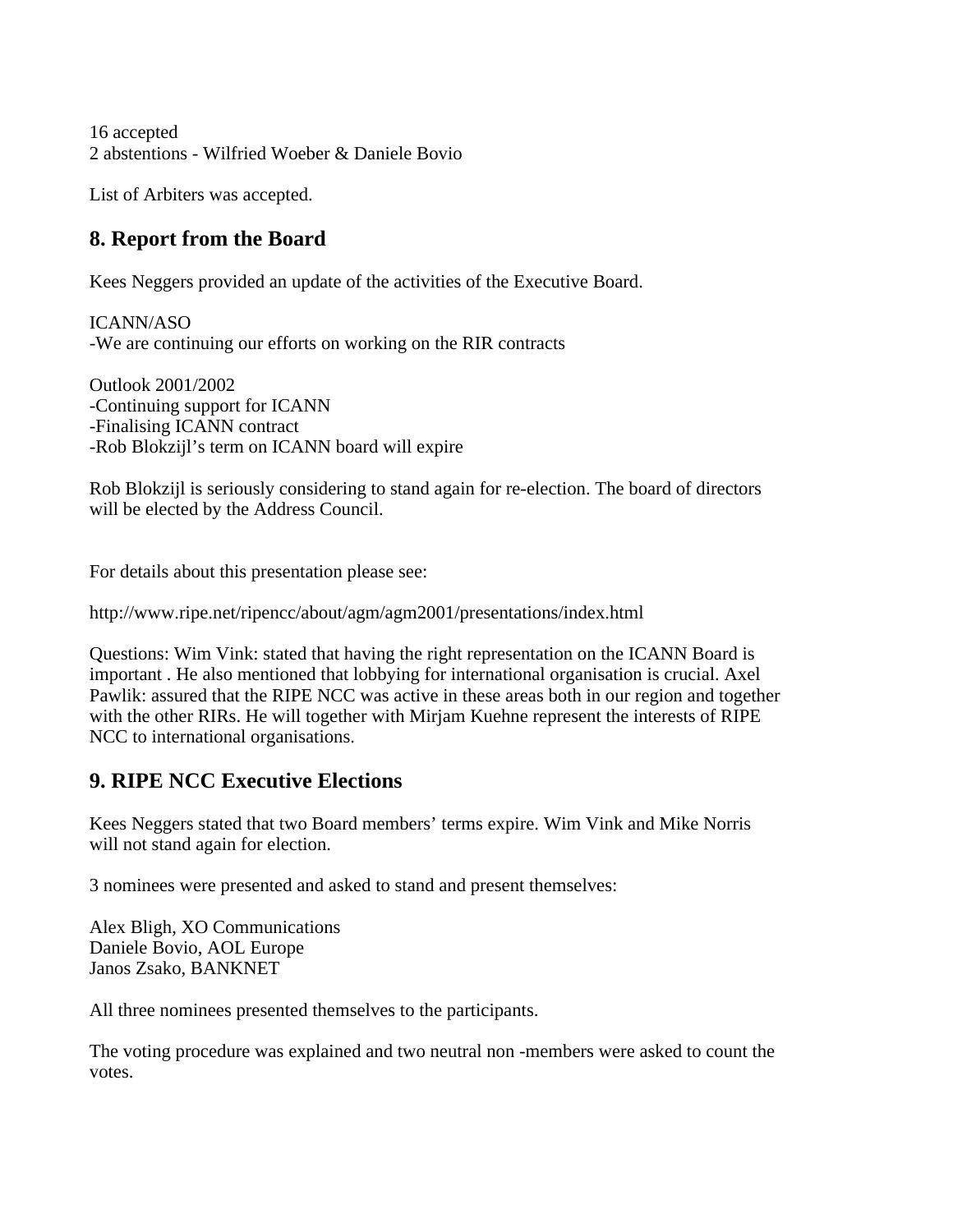#### **1st round voting**

14 - Daniele Bovio 23 - Janos Zsako 9 - Alex Bligh 1 - blank vote was submitted

Janos Zsako was appointed to the Board

#### **2nd round voting**

33 - Daniele Bovio 13 - Alex Bligh 1 - blank vote was submitted

Daniele was appointed to the Board.

Terms begin on 12 November 2001

**10. Closing**

=============================

#### **APPENDIX: Decisions of the Meeting**

The general meeting adopts the 2000 Audited Financial Report of the RIPE NCC.

As no special circumstances are foreseen the general meeting proposes to extend the period to approve the audited financial statements 2002 as stated in article 14.2 of the RIPE NCC Articles of Association to 30 October 2002. The board shall send the audited financial statements to the members upon receipt of the auditors final report and audited financial statements.

The general meeting adopts the RIPE NCC Activities, Expenditure and Charging Scheme 2002.

List of Arbiters was accepted.

Janos Zsako was appointed to the Board

Daniele Bovio was appointed to the Board.

#### **List of Participants, RIPE NCC AGM 2000**